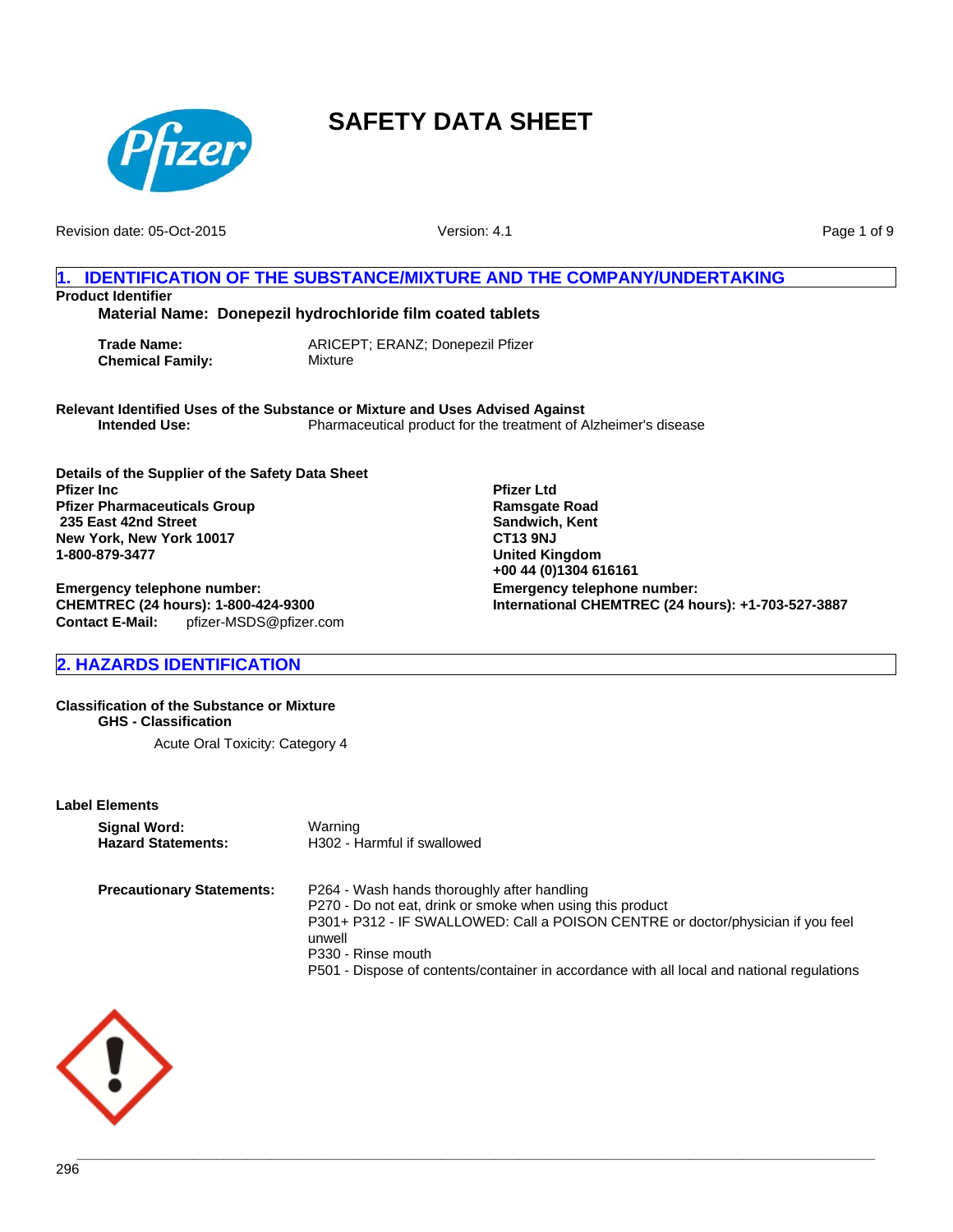**\_\_\_\_\_\_\_\_\_\_\_\_\_\_\_\_\_\_\_\_\_\_\_\_\_\_\_\_\_\_\_\_\_\_\_\_\_\_\_\_\_\_\_\_\_\_\_\_\_\_\_\_\_\_\_\_\_\_\_\_\_\_\_\_\_\_\_\_\_\_\_\_\_\_\_\_\_\_\_\_\_\_\_\_\_\_\_\_\_\_\_\_\_\_\_\_\_\_\_\_\_\_\_**

## **Revision date: 05-Oct-2015 Material Name: Donepezil hydrochloride film coated tablets**

**Other Hazards** No data available

**Note:** This document has been prepared in accordance with standards for workplace safety, which requires the inclusion of all known hazards of the product or its ingredients regardless of the potential risk. The precautionary statements and warning included may not apply in all cases. Your needs may vary depending upon the potential for exposure in your workplace.

## **3. COMPOSITION / INFORMATION ON INGREDIENTS**

### **Hazardous**

| Ingredient                 | <b>CAS Number</b> | EU<br><b>EINECS/ELINCS</b><br>List | <b>GHS Classification</b>                    | %   |
|----------------------------|-------------------|------------------------------------|----------------------------------------------|-----|
| Donepezil hydrochloride    | 120011-70-3       | Not Listed                         | Acute Tox.3 (H301)<br>Eye Irrit. $2A$ (H319) | 3.7 |
| Magnesium stearate         | 557-04-0          | 209-150-3                          | Not Listed                                   |     |
| Starch                     | 9005-25-8         | 232-679-6                          | Not Listed                                   |     |
| Microcrystalline cellulose | 9004-34-6         | 232-674-9                          | Not Listed                                   |     |

| <b>Ingredient</b>       | <b>CAS Number</b> | EU<br><b>EINECS/ELINCS</b><br>List | <b>GHS Classification</b> | % |
|-------------------------|-------------------|------------------------------------|---------------------------|---|
| Hydroxypropyl cellulose | 9004-64-2         | Not Listed                         | Not Listed                |   |
| Lactose NF, monohydrate | 64044-51-5        | Not Listed                         | Not Listed                |   |

**Additional Information:** \* Proprietary

Ingredient(s) indicated as hazardous have been assessed under standards for workplace safety. In accordance with 29 CFR 1910.1200, the exact percentage composition of this mixture has been withheld as a trade secret.

## **For the full text of the CLP/GHS abbreviations mentioned in this Section, see Section 16**

## **4. FIRST AID MEASURES**

| <b>Description of First Aid Measures</b><br><b>Eye Contact:</b> | Flush with water while holding eyelids open for at least 15 minutes. Seek medical attention                                                                                           |
|-----------------------------------------------------------------|---------------------------------------------------------------------------------------------------------------------------------------------------------------------------------------|
|                                                                 | immediately.                                                                                                                                                                          |
| <b>Skin Contact:</b>                                            | Remove contaminated clothing. Flush area with large amounts of water. Use soap. Seek<br>medical attention.                                                                            |
| Ingestion:                                                      | Never give anything by mouth to an unconscious person. Wash out mouth with water. Do not<br>induce vomiting unless directed by medical personnel. Seek medical attention immediately. |
| Inhalation:                                                     | Remove to fresh air and keep patient at rest. Seek medical attention immediately.                                                                                                     |
| Most Important Symptoms and Effects, Both Acute and Delayed     |                                                                                                                                                                                       |
| <b>Symptoms and Effects of</b>                                  | For information on potential signs and symptoms of exposure, See Section 2 - Hazards                                                                                                  |
| Exposure:                                                       | Identification and/or Section 11 - Toxicological Information.                                                                                                                         |
| <b>Medical Conditions</b><br><b>Aggravated by Exposure:</b>     | None known                                                                                                                                                                            |
|                                                                 | Indication of the Immediate Medical Attention and Special Treatment Needed                                                                                                            |

**\_\_\_\_\_\_\_\_\_\_\_\_\_\_\_\_\_\_\_\_\_\_\_\_\_\_\_\_\_\_\_\_\_\_\_\_\_\_\_\_\_\_\_\_\_\_\_\_\_\_\_\_\_\_\_\_\_\_\_\_\_\_\_\_\_\_\_\_\_\_\_\_\_\_\_\_\_\_\_\_\_\_\_\_\_\_\_\_\_\_\_\_\_\_\_\_\_\_\_\_\_\_\_**

**Notes to Physician:** None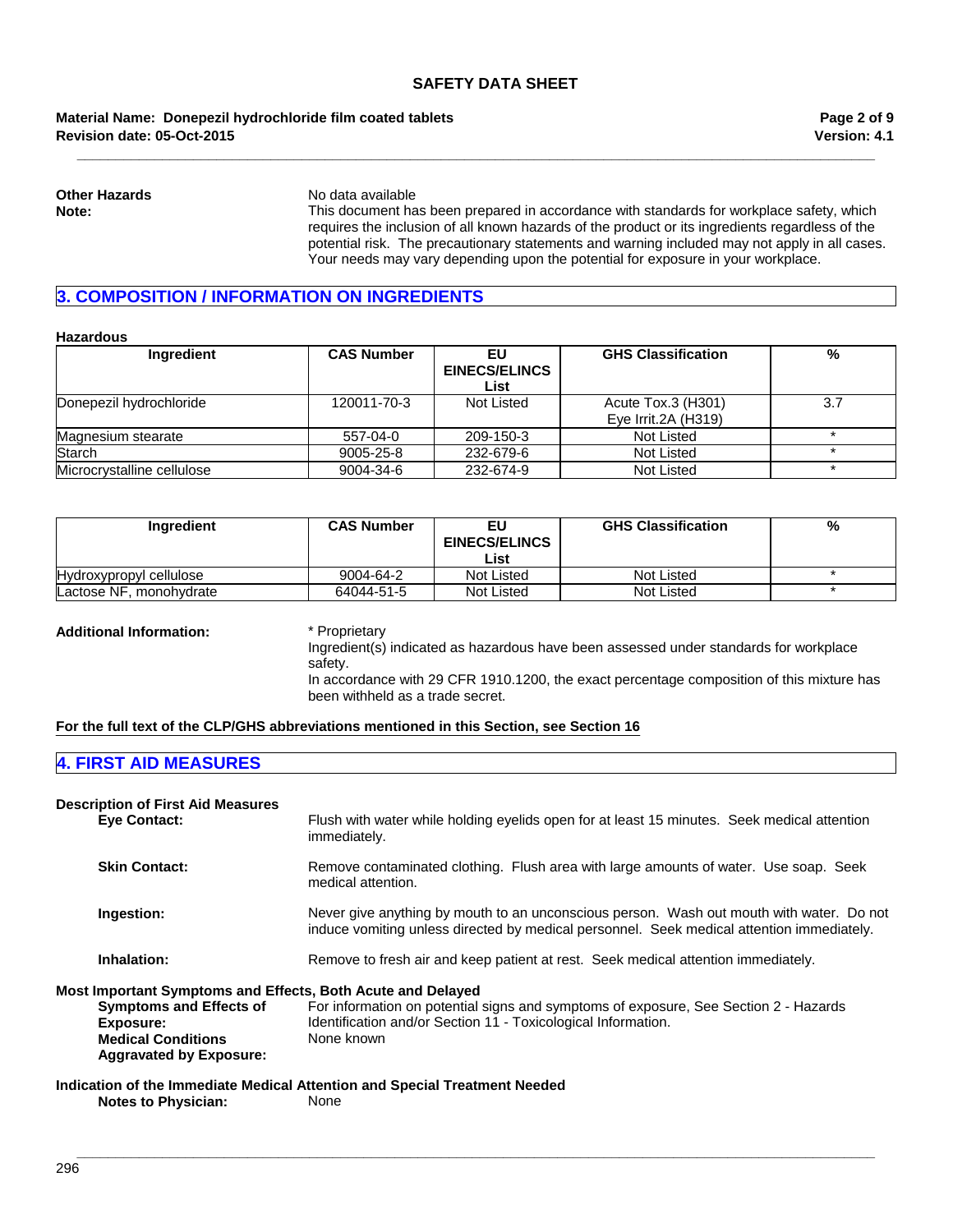**\_\_\_\_\_\_\_\_\_\_\_\_\_\_\_\_\_\_\_\_\_\_\_\_\_\_\_\_\_\_\_\_\_\_\_\_\_\_\_\_\_\_\_\_\_\_\_\_\_\_\_\_\_\_\_\_\_\_\_\_\_\_\_\_\_\_\_\_\_\_\_\_\_\_\_\_\_\_\_\_\_\_\_\_\_\_\_\_\_\_\_\_\_\_\_\_\_\_\_\_\_\_\_**

**Revision date: 05-Oct-2015 Material Name: Donepezil hydrochloride film coated tablets** **Version: 4.1 Page 3 of 9**

## **5. FIRE FIGHTING MEASURES**

**Extinguishing Media:** Use carbon dioxide, dry chemical, or water spray.

**Special Hazards Arising from the Substance or Mixture**

**Hazardous Combustion Products:** Formation of toxic gases is possible during heating or fire.

**Fire / Explosion Hazards:** Not applicable

#### **Advice for Fire-Fighters**

During all fire fighting activities, wear appropriate protective equipment, including self-contained breathing apparatus.

## **6. ACCIDENTAL RELEASE MEASURES**

#### **Personal Precautions, Protective Equipment and Emergency Procedures**

Personnel involved in clean-up should wear appropriate personal protective equipment (see Section 8). Minimize exposure.

#### **Environmental Precautions**

Place waste in an appropriately labeled, sealed container for disposal. Care should be taken to avoid environmental release.

#### **Methods and Material for Containment and Cleaning Up**

| Measures for Cleaning /<br><b>Collecting:</b> | Contain the source of spill if it is safe to do so. Collect spilled material by a method that<br>controls dust generation. A damp cloth or a filtered vacuum should be used to clean spills of<br>dry solids. Clean spill area thoroughly. |
|-----------------------------------------------|--------------------------------------------------------------------------------------------------------------------------------------------------------------------------------------------------------------------------------------------|
| <b>Additional Consideration for</b>           | Non-essential personnel should be evacuated from affected area. Report emergency                                                                                                                                                           |
| Large Spills:                                 | situations immediately. Clean up operations should only be undertaken by trained personnel.                                                                                                                                                |

## **7. HANDLING AND STORAGE**

#### **Precautions for Safe Handling**

Minimize dust generation and accumulation. If tablets or capsules are crushed and/or broken, avoid breathing dust and avoid contact with eyes, skin, and clothing. When handling, use appropriate personal protective equipment (see Section 8). Wash hands and any exposed skin after removal of PPE. Releases to the environment should be avoided. Review and implement appropriate technical and procedural waste water and waste disposal measures to prevent occupational exposure or environmental releases. Potential points of process emissions of this material to the atmosphere should be controlled with dust collectors, HEPA filtration systems or other equivalent controls.

**\_\_\_\_\_\_\_\_\_\_\_\_\_\_\_\_\_\_\_\_\_\_\_\_\_\_\_\_\_\_\_\_\_\_\_\_\_\_\_\_\_\_\_\_\_\_\_\_\_\_\_\_\_\_\_\_\_\_\_\_\_\_\_\_\_\_\_\_\_\_\_\_\_\_\_\_\_\_\_\_\_\_\_\_\_\_\_\_\_\_\_\_\_\_\_\_\_\_\_\_\_\_\_**

#### **Conditions for Safe Storage, Including any Incompatibilities**

**Storage Conditions:** Store as directed by product packaging. **Specific end use(s):** Pharmaceutical drug product

## **8. EXPOSURE CONTROLS / PERSONAL PROTECTION**

#### **Control Parameters**

**Refer to available public information for specific member state Occupational Exposure Limits.**

| Donepezil hydrochloride                  |               |
|------------------------------------------|---------------|
| <b>Pfizer OEL TWA-8 Hr:</b>              | $150\mu g/m3$ |
|                                          |               |
| <b>Magnesium stearate</b>                |               |
| <b>ACGIH Threshold Limit Value (TWA)</b> | 10 mg/m $3$   |
| Lithuania OEL - TWA                      | 5 mg/m $3$    |
| <b>Sweden OEL - TWAs</b>                 | 5 mg/ $m3$    |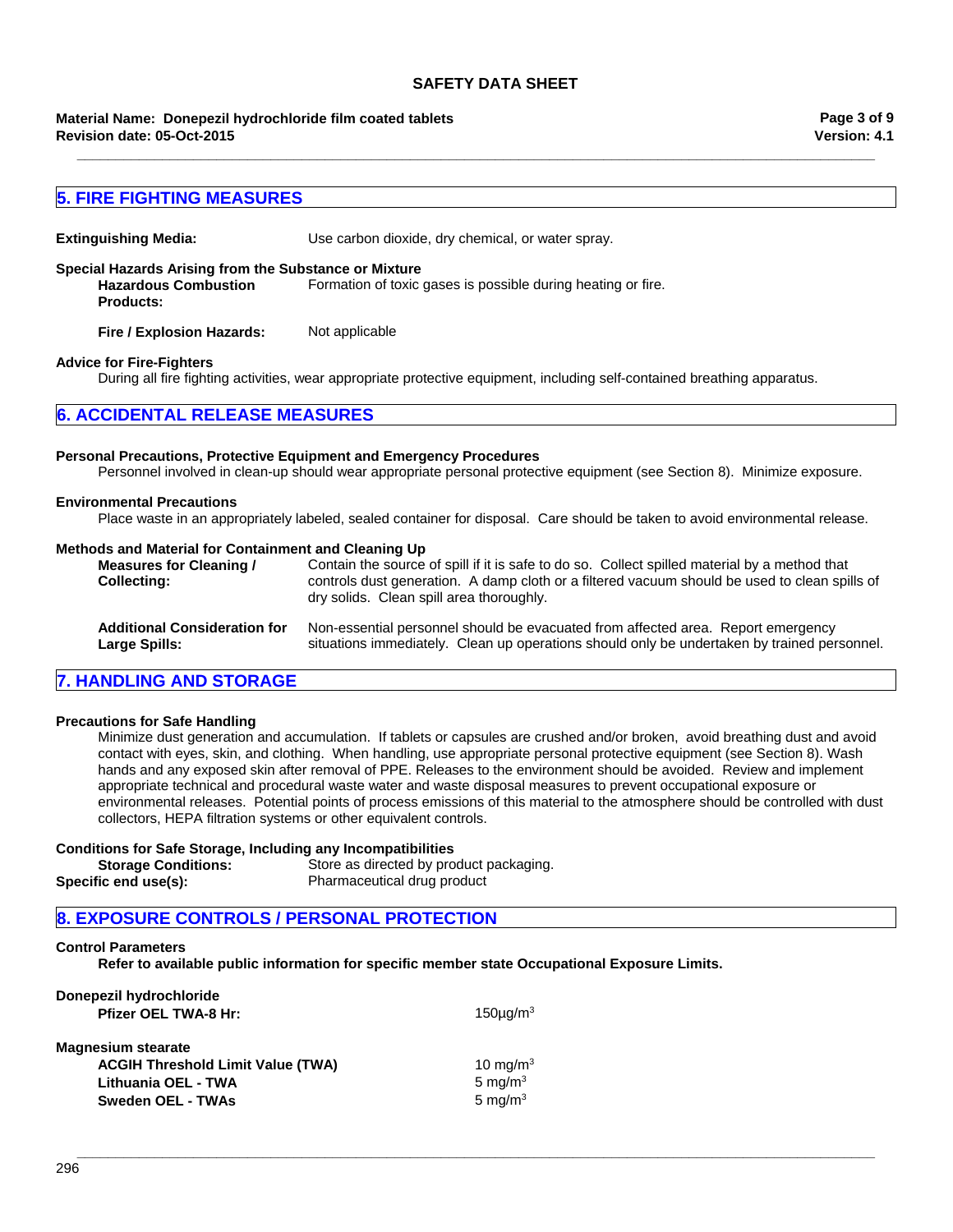**\_\_\_\_\_\_\_\_\_\_\_\_\_\_\_\_\_\_\_\_\_\_\_\_\_\_\_\_\_\_\_\_\_\_\_\_\_\_\_\_\_\_\_\_\_\_\_\_\_\_\_\_\_\_\_\_\_\_\_\_\_\_\_\_\_\_\_\_\_\_\_\_\_\_\_\_\_\_\_\_\_\_\_\_\_\_\_\_\_\_\_\_\_\_\_\_\_\_\_\_\_\_\_**

**Revision date: 05-Oct-2015 Material Name: Donepezil hydrochloride film coated tablets** **Version: 4.1 Page 4 of 9**

## **8. EXPOSURE CONTROLS / PERSONAL PROTECTION**

| <b>Starch</b>                                                    |                            |
|------------------------------------------------------------------|----------------------------|
| <b>ACGIH Threshold Limit Value (TWA)</b>                         | 10 mg/m $3$                |
| <b>Australia TWA</b>                                             | 10 mg/m $3$                |
| <b>Belgium OEL - TWA</b>                                         | 10 mg/m $3$                |
| <b>Bulgaria OEL - TWA</b>                                        | 10.0 mg/m $3$              |
| <b>Czech Republic OEL - TWA</b>                                  | 4.0 mg/m <sup>3</sup>      |
| <b>Greece OEL - TWA</b>                                          | 10 mg/m $3$                |
|                                                                  | 5 mg/ $m3$                 |
| Ireland OEL - TWAs                                               | 10 mg/m $3$                |
|                                                                  | 4 mg/ $m3$                 |
| <b>OSHA - Final PELS - TWAs:</b>                                 | 15 mg/m $3$                |
| <b>Portugal OEL - TWA</b>                                        | 10 mg/m $3$                |
| Slovakia OEL - TWA                                               | 4 mg/m $3$                 |
| <b>Spain OEL - TWA</b>                                           | 10 mg/m $3$                |
| <b>Switzerland OEL -TWAs</b>                                     | 3 mg/ $m3$                 |
|                                                                  |                            |
| Microcrystalline cellulose                                       |                            |
| <b>ACGIH Threshold Limit Value (TWA)</b><br><b>Australia TWA</b> | 10 mg/m $3$<br>10 mg/ $m3$ |
| <b>Belgium OEL - TWA</b>                                         | 10 mg/m $3$                |
| Estonia OEL - TWA                                                | 10 mg/m $3$                |
| <b>France OEL - TWA</b>                                          | 10 mg/m $3$                |
| Ireland OEL - TWAs                                               |                            |
|                                                                  | 10 mg/m $3$<br>4 mg/m $3$  |
| Latvia OEL - TWA                                                 | 2 mg/m $3$                 |
| <b>OSHA - Final PELS - TWAs:</b>                                 | 15 mg/m $3$                |
| <b>Portugal OEL - TWA</b>                                        | 10 mg/m $3$                |
| Romania OEL - TWA                                                | 10 mg/m $3$                |
| Russia OEL - TWA                                                 | 6 mg/ $m3$                 |
| <b>Spain OEL - TWA</b>                                           | 10 mg/m $3$                |
| <b>Switzerland OEL -TWAs</b>                                     | 3 mg/ $m3$                 |
| <b>Vietnam OEL - TWAs</b>                                        | 10 mg/m $3$                |
|                                                                  | 5 mg/ $m3$                 |
|                                                                  |                            |

The exposure limit(s) listed for solid components are only relevant if dust may be generated.

| <b>Analytical Method:</b>                | Analytical method available for Donepezil Hydrochloride. Contact Pfizer Inc for further<br>information.                                                                                                                                                                |
|------------------------------------------|------------------------------------------------------------------------------------------------------------------------------------------------------------------------------------------------------------------------------------------------------------------------|
| <b>Exposure Controls</b>                 |                                                                                                                                                                                                                                                                        |
| <b>Engineering Controls:</b>             | Engineering controls should be used as the primary means to control exposures. General<br>room ventilation is adequate unless the process generates dust, mist or fumes. Keep airborne<br>contamination levels below the exposure limits listed above in this section. |
| <b>Personal Protective</b><br>Equipment: | Refer to applicable national standards and regulations in the selection and use of personal<br>protective equipment (PPE).                                                                                                                                             |
| Hands:                                   | Impervious gloves are recommended if skin contact with drug product is possible and for bulk<br>processing operations.                                                                                                                                                 |
| Eyes:                                    | Wear safety glasses or goggles if eye contact is possible.                                                                                                                                                                                                             |
| Skin:                                    | Impervious protective clothing is recommended if skin contact with drug product is possible and<br>for bulk processing operations.                                                                                                                                     |
| <b>Respiratory protection:</b>           | If the applicable Occupational Exposure Limit (OEL) is exceeded, wear an appropriate<br>respirator with a protection factor sufficient to control exposures to below the OEL.                                                                                          |

**\_\_\_\_\_\_\_\_\_\_\_\_\_\_\_\_\_\_\_\_\_\_\_\_\_\_\_\_\_\_\_\_\_\_\_\_\_\_\_\_\_\_\_\_\_\_\_\_\_\_\_\_\_\_\_\_\_\_\_\_\_\_\_\_\_\_\_\_\_\_\_\_\_\_\_\_\_\_\_\_\_\_\_\_\_\_\_\_\_\_\_\_\_\_\_\_\_\_\_\_\_\_\_**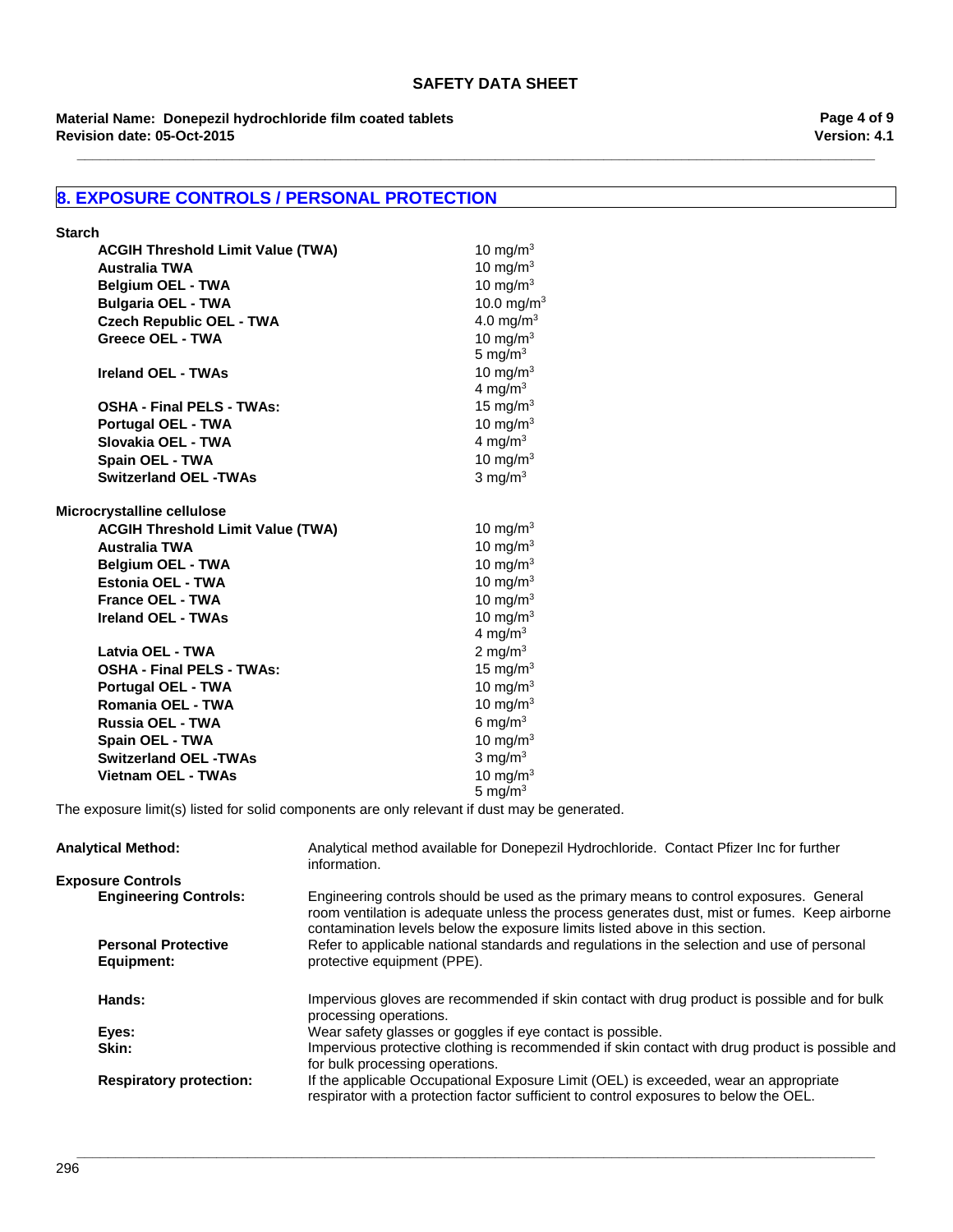**\_\_\_\_\_\_\_\_\_\_\_\_\_\_\_\_\_\_\_\_\_\_\_\_\_\_\_\_\_\_\_\_\_\_\_\_\_\_\_\_\_\_\_\_\_\_\_\_\_\_\_\_\_\_\_\_\_\_\_\_\_\_\_\_\_\_\_\_\_\_\_\_\_\_\_\_\_\_\_\_\_\_\_\_\_\_\_\_\_\_\_\_\_\_\_\_\_\_\_\_\_\_\_**

**Revision date: 05-Oct-2015 Material Name: Donepezil hydrochloride film coated tablets** **Version: 4.1 Page 5 of 9**

## **9. PHYSICAL AND CHEMICAL PROPERTIES**

| <b>Physical State:</b><br>Odor:<br><b>Molecular Formula:</b>                                                                                                                                                                        | <b>Tablets</b><br>No data available.<br><b>Mixture</b>                                                                      |                                                                                                       | Color:<br><b>Odor Threshold:</b><br><b>Molecular Weight:</b> | White<br>No data available.<br>Mixture |
|-------------------------------------------------------------------------------------------------------------------------------------------------------------------------------------------------------------------------------------|-----------------------------------------------------------------------------------------------------------------------------|-------------------------------------------------------------------------------------------------------|--------------------------------------------------------------|----------------------------------------|
| <b>Solvent Solubility:</b><br><b>Water Solubility:</b><br>pH:<br>Melting/Freezing Point (°C):<br><b>Boiling Point (°C):</b><br>Partition Coefficient: (Method, pH, Endpoint, Value)<br>Hydroxypropyl cellulose<br>No data available | No data available<br>No data available<br>No data available.<br>No data available<br>No data available.                     |                                                                                                       |                                                              |                                        |
| Lactose NF, monohydrate<br>No data available<br><b>Starch</b>                                                                                                                                                                       |                                                                                                                             |                                                                                                       |                                                              |                                        |
| No data available<br>Microcrystalline cellulose<br>No data available<br>Donepezil hydrochloride                                                                                                                                     |                                                                                                                             |                                                                                                       |                                                              |                                        |
| Predicted 7.4 Log D<br>4.14<br><b>Magnesium stearate</b><br>No data available                                                                                                                                                       |                                                                                                                             |                                                                                                       |                                                              |                                        |
| Decomposition Temperature (°C):<br><b>Evaporation Rate (Gram/s):</b><br>Vapor Pressure (kPa):<br>Vapor Density (g/ml):<br><b>Relative Density:</b><br><b>Viscosity:</b>                                                             | No data available.<br>No data available<br>No data available<br>No data available<br>No data available<br>No data available |                                                                                                       |                                                              |                                        |
| <b>Flammablity:</b><br>Autoignition Temperature (Solid) (°C):<br><b>Flammability (Solids):</b><br>Flash Point (Liquid) (°C):<br>Upper Explosive Limits (Liquid) (% by Vol.):<br>Lower Explosive Limits (Liquid) (% by Vol.):        |                                                                                                                             | No data available<br>No data available<br>No data available<br>No data available<br>No data available |                                                              |                                        |

## **10. STABILITY AND REACTIVITY**

| <b>Reactivity:</b>                        |
|-------------------------------------------|
| <b>Chemical Stability:</b>                |
| <b>Possibility of Hazardous Reactions</b> |
| <b>Oxidizing Properties:</b>              |
| <b>Conditions to Avoid:</b>               |
| <b>Incompatible Materials:</b>            |
| <b>Hazardous Decomposition</b>            |
| Products:                                 |

**Reactivity:** No data available Stable under normal conditions of use.

**Oxidizing Properties:** No data available Fine particles (such as dust and mists) may fuel fires/explosions. **Incompatible Materials:** As a precautionary measure, keep away from strong oxidizers No data available

**\_\_\_\_\_\_\_\_\_\_\_\_\_\_\_\_\_\_\_\_\_\_\_\_\_\_\_\_\_\_\_\_\_\_\_\_\_\_\_\_\_\_\_\_\_\_\_\_\_\_\_\_\_\_\_\_\_\_\_\_\_\_\_\_\_\_\_\_\_\_\_\_\_\_\_\_\_\_\_\_\_\_\_\_\_\_\_\_\_\_\_\_\_\_\_\_\_\_\_\_\_\_\_**

## **11. TOXICOLOGICAL INFORMATION**

**Information on Toxicological Effects**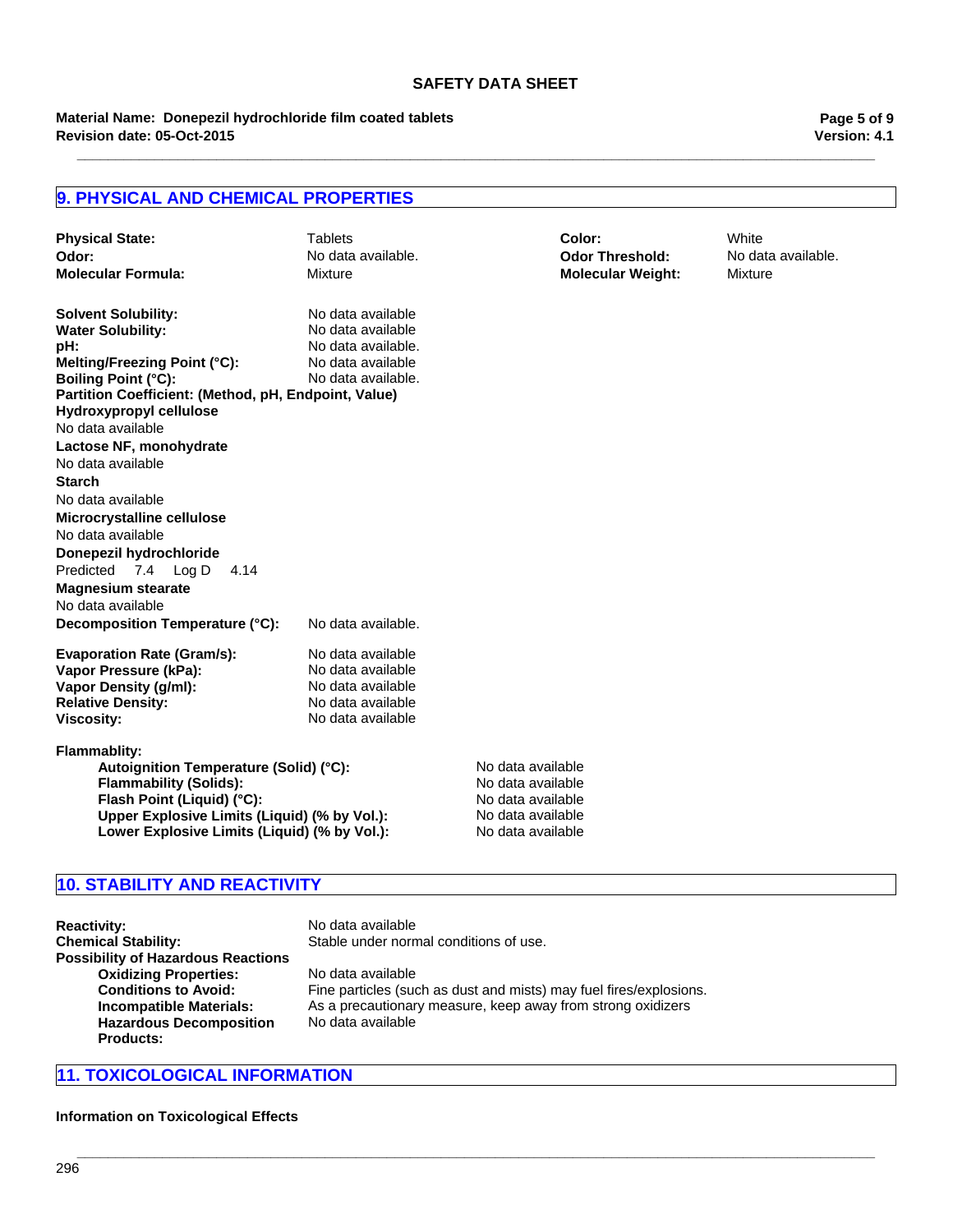### **Material Name: Donepezil hydrochloride film coated tablets Revision date: 05-Oct-2015**

**Version: 4.1 Page 6 of 9**

| <b>11. TOXICOLOGICAL INFORMATION</b> |                                                                                                                                                                                                                                                                                                |
|--------------------------------------|------------------------------------------------------------------------------------------------------------------------------------------------------------------------------------------------------------------------------------------------------------------------------------------------|
| <b>General Information:</b>          | The information included in this section describes the potential hazards of the individual<br>ingredients.                                                                                                                                                                                     |
| <b>Known Clinical Effects:</b>       | Ingestion of this material can cause effects similar to those seen in clinical use including<br>cholinergic crisis, characterized by severe nausea, vomiting, salivation, sweating, slow heart<br>rate, low blood pressure, muscles weakness, respiratory depression, syncope and convulsions. |

**\_\_\_\_\_\_\_\_\_\_\_\_\_\_\_\_\_\_\_\_\_\_\_\_\_\_\_\_\_\_\_\_\_\_\_\_\_\_\_\_\_\_\_\_\_\_\_\_\_\_\_\_\_\_\_\_\_\_\_\_\_\_\_\_\_\_\_\_\_\_\_\_\_\_\_\_\_\_\_\_\_\_\_\_\_\_\_\_\_\_\_\_\_\_\_\_\_\_\_\_\_\_\_**

### **Acute Toxicity: (Species, Route, End Point, Dose)**

#### **Microcrystalline cellulose**

Rat Oral LD50 >5000mg/kg RabbitDermal LD50 >2000 mg/kg

### **Donepezil hydrochloride**

RatIntravenousLD50 7.6mg/kg MouseIntravenousLD50 3.7mg/kg RatOralLD50 32.6mg/kg MouseOralLD50 45.2mg/kg

### **Magnesium stearate**

Rat Oral LD50 >2000mg/kg Rat InhalationLC50 >2000 mg/m3

**Acute Toxicity Comments:** A greater than symbol (>) indicates that the toxicity endpoint being tested was not achievable at the highest dose used in the test.

### **Irritation / Sensitization: (Study Type, Species, Severity)**

#### **Microcrystalline cellulose**

Skin IrritationRabbitNon-irritating Eye IrritationRabbitNon-irritating

### **Donepezil hydrochloride**

Eye IrritationRabbitIrritant Skin IrritationRabbitNon-irritating

#### **Repeated Dose Toxicity: (Duration, Species, Route, Dose, End Point, Target Organ)**

### **Donepezil hydrochloride**

| 13 Week(s)  | Rat | Oral 1 mg/kg/day |      | NOEL None identified          |
|-------------|-----|------------------|------|-------------------------------|
| 13 Week(s)  | Doa | Oral 1 mg/kg/day | NOEL | <b>Central Nervous System</b> |
| 12 Month(s) | Rat | Oral 3 mg/kg/day | NOEL | <b>Central Nervous System</b> |
| 12 Month(s) | Dog | Oral 5 mg/kg/day | NOEL | Central Nervous System        |

## **Reproduction & Developmental Toxicity: (Study Type, Species, Route, Dose, End Point, Effect(s))**

#### **Donepezil hydrochloride**

| Embryo / Fetal Development Rat |  |  | Oral 1 mg/kg/day NOEL Maternal toxicity, Not teratogenic                                   |
|--------------------------------|--|--|--------------------------------------------------------------------------------------------|
|                                |  |  | Embryo / Fetal Development Rabbit Oral 3 mg/kg/day NOEL Maternal Toxicity, Not Teratogenic |

**\_\_\_\_\_\_\_\_\_\_\_\_\_\_\_\_\_\_\_\_\_\_\_\_\_\_\_\_\_\_\_\_\_\_\_\_\_\_\_\_\_\_\_\_\_\_\_\_\_\_\_\_\_\_\_\_\_\_\_\_\_\_\_\_\_\_\_\_\_\_\_\_\_\_\_\_\_\_\_\_\_\_\_\_\_\_\_\_\_\_\_\_\_\_\_\_\_\_\_\_\_\_\_**

## **Genetic Toxicity: (Study Type, Cell Type/Organism, Result)**

### **Donepezil hydrochloride**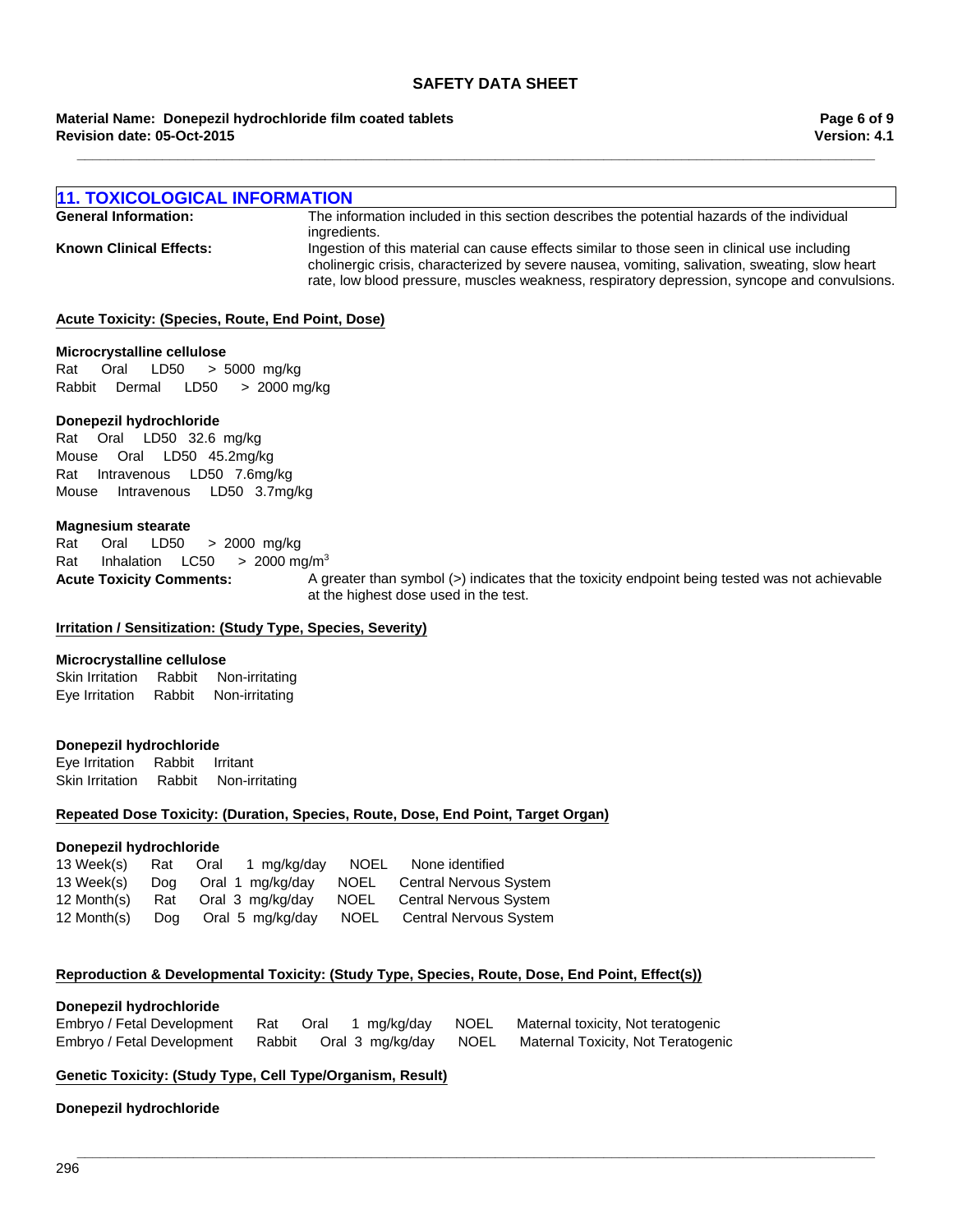**\_\_\_\_\_\_\_\_\_\_\_\_\_\_\_\_\_\_\_\_\_\_\_\_\_\_\_\_\_\_\_\_\_\_\_\_\_\_\_\_\_\_\_\_\_\_\_\_\_\_\_\_\_\_\_\_\_\_\_\_\_\_\_\_\_\_\_\_\_\_\_\_\_\_\_\_\_\_\_\_\_\_\_\_\_\_\_\_\_\_\_\_\_\_\_\_\_\_\_\_\_\_\_**

#### **Revision date: 05-Oct-2015 Material Name: Donepezil hydrochloride film coated tablets**

# **11. TOXICOLOGICAL INFORMATION Carcinogenicity: (Duration, Species, Route, Dose, End Point, Effect(s)) Carcinogen Status:** None of the components of this formulation are listed as a carcinogen by IARC, NTP or OSHA. **12. ECOLOGICAL INFORMATION Environmental Overview:** Environmental properties have not been thoroughly investigated. Releases to the environment should be avoided. **Toxicity:** No data available Persistence and Degradability: No data available **Bio-accumulative Potential: Partition Coefficient: (Method, pH, Endpoint, Value) Mobility in Soil:** No data available Predicted7.4Log D4.14 104 Week(s)RatNo route specified30mg/kg/dayNOELNot carcinogenic *In Vitro* Chromosome AberrationChinese Hamster Ovary (CHO) cellsPositive *In Vivo* MicronucleusMouseNegative **Donepezil hydrochloride** Bacterial Mutagenicity (Ames)*Salmonella* , *E. coli* Negative **Donepezil hydrochloride** 88 Week(s)MouseNo route specified180mg/kg/dayNOELNot carcinogenic

## **13. DISPOSAL CONSIDERATIONS**

**Waste Treatment Methods:** Dispose of waste in accordance with all applicable laws and regulations. Member State specific and Community specific provisions must be considered. Considering the relevant known environmental and human health hazards of the material, review and implement appropriate technical and procedural waste water and waste disposal measures to prevent occupational exposure and environmental release. It is recommended that waste minimization be practiced. The best available technology should be utilized to prevent environmental releases. This may include destructive techniques for waste and wastewater.

**\_\_\_\_\_\_\_\_\_\_\_\_\_\_\_\_\_\_\_\_\_\_\_\_\_\_\_\_\_\_\_\_\_\_\_\_\_\_\_\_\_\_\_\_\_\_\_\_\_\_\_\_\_\_\_\_\_\_\_\_\_\_\_\_\_\_\_\_\_\_\_\_\_\_\_\_\_\_\_\_\_\_\_\_\_\_\_\_\_\_\_\_\_\_\_\_\_\_\_\_\_\_\_**

## **14. TRANSPORT INFORMATION**

**The following refers to all modes of transportation unless specified below.**

Not regulated for transport under USDOT, EUADR, IATA, or IMDG regulations.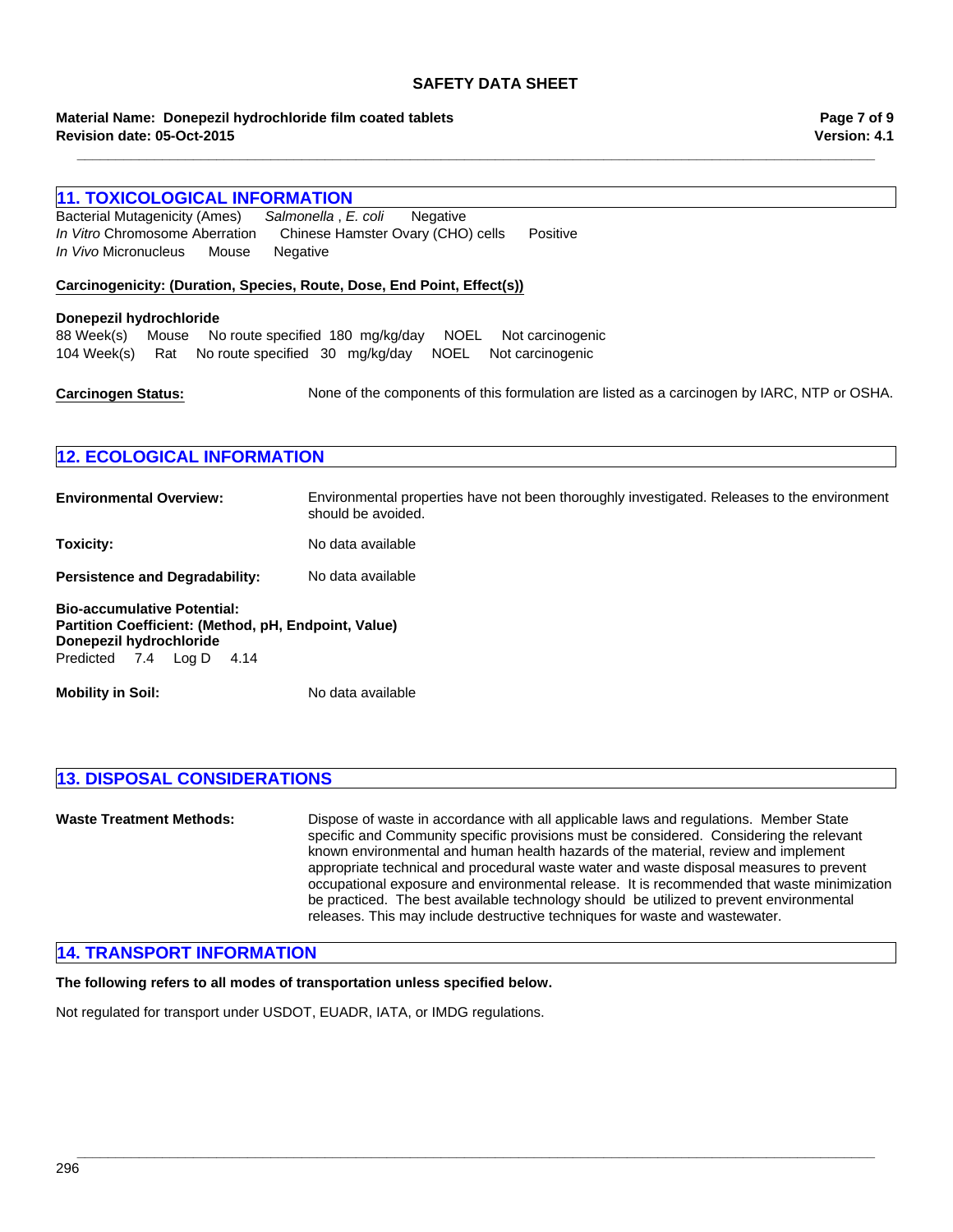**\_\_\_\_\_\_\_\_\_\_\_\_\_\_\_\_\_\_\_\_\_\_\_\_\_\_\_\_\_\_\_\_\_\_\_\_\_\_\_\_\_\_\_\_\_\_\_\_\_\_\_\_\_\_\_\_\_\_\_\_\_\_\_\_\_\_\_\_\_\_\_\_\_\_\_\_\_\_\_\_\_\_\_\_\_\_\_\_\_\_\_\_\_\_\_\_\_\_\_\_\_\_\_**

**Revision date: 05-Oct-2015 Material Name: Donepezil hydrochloride film coated tablets**

## **15. REGULATORY INFORMATION**

**Safety, Health and Environmental Regulations/Legislation Specific for the Substance or Mixture**

| Donepezil hydrochloride                                  |                                       |
|----------------------------------------------------------|---------------------------------------|
| <b>CERCLA/SARA 313 Emission reporting</b>                | <b>Not Listed</b>                     |
| <b>California Proposition 65</b>                         | <b>Not Listed</b>                     |
| <b>EU EINECS/ELINCS List</b>                             | <b>Not Listed</b>                     |
| <b>Magnesium stearate</b>                                |                                       |
| <b>CERCLA/SARA 313 Emission reporting</b>                | <b>Not Listed</b>                     |
| <b>California Proposition 65</b>                         | Not Listed                            |
| Inventory - United States TSCA - Sect. 8(b)              | Present                               |
| <b>Australia (AICS):</b>                                 | Present                               |
| <b>EU EINECS/ELINCS List</b>                             | 209-150-3                             |
| Hydroxypropyl cellulose                                  |                                       |
| <b>CERCLA/SARA 313 Emission reporting</b>                | <b>Not Listed</b>                     |
| <b>California Proposition 65</b>                         | Not Listed                            |
| Inventory - United States TSCA - Sect. 8(b)              | Present                               |
| <b>Australia (AICS):</b>                                 | Present                               |
| <b>EU EINECS/ELINCS List</b>                             | Not Listed                            |
|                                                          |                                       |
| <b>Starch</b>                                            |                                       |
| <b>CERCLA/SARA 313 Emission reporting</b>                | Not Listed                            |
| <b>California Proposition 65</b>                         | Not Listed                            |
| <b>Inventory - United States TSCA - Sect. 8(b)</b>       | Present                               |
| <b>Australia (AICS):</b>                                 | Present                               |
| REACH - Annex IV - Exemptions from the                   | Present                               |
| obligations of Register:<br><b>EU EINECS/ELINCS List</b> | 232-679-6                             |
|                                                          |                                       |
| Lactose NF, monohydrate                                  |                                       |
| <b>CERCLA/SARA 313 Emission reporting</b>                | <b>Not Listed</b>                     |
| <b>California Proposition 65</b>                         | <b>Not Listed</b>                     |
| <b>Australia (AICS):</b>                                 | Present                               |
| REACH - Annex IV - Exemptions from the                   | Present                               |
| obligations of Register:                                 |                                       |
| <b>EU EINECS/ELINCS List</b>                             | <b>Not Listed</b>                     |
| Microcrystalline cellulose                               |                                       |
| <b>CERCLA/SARA 313 Emission reporting</b>                | Not Listed                            |
| <b>California Proposition 65</b>                         | Not Listed                            |
| <b>Inventory - United States TSCA - Sect. 8(b)</b>       | Present                               |
| <b>Australia (AICS):</b>                                 | Present                               |
| <b>REACH - Annex XVII - Restrictions on Certain</b>      | Use restricted. See item 9[f]. powder |
| <b>Dangerous Substances:</b>                             |                                       |
| <b>EU EINECS/ELINCS List</b>                             | 232-674-9                             |

**Version: 4.1 Page 8 of 9**